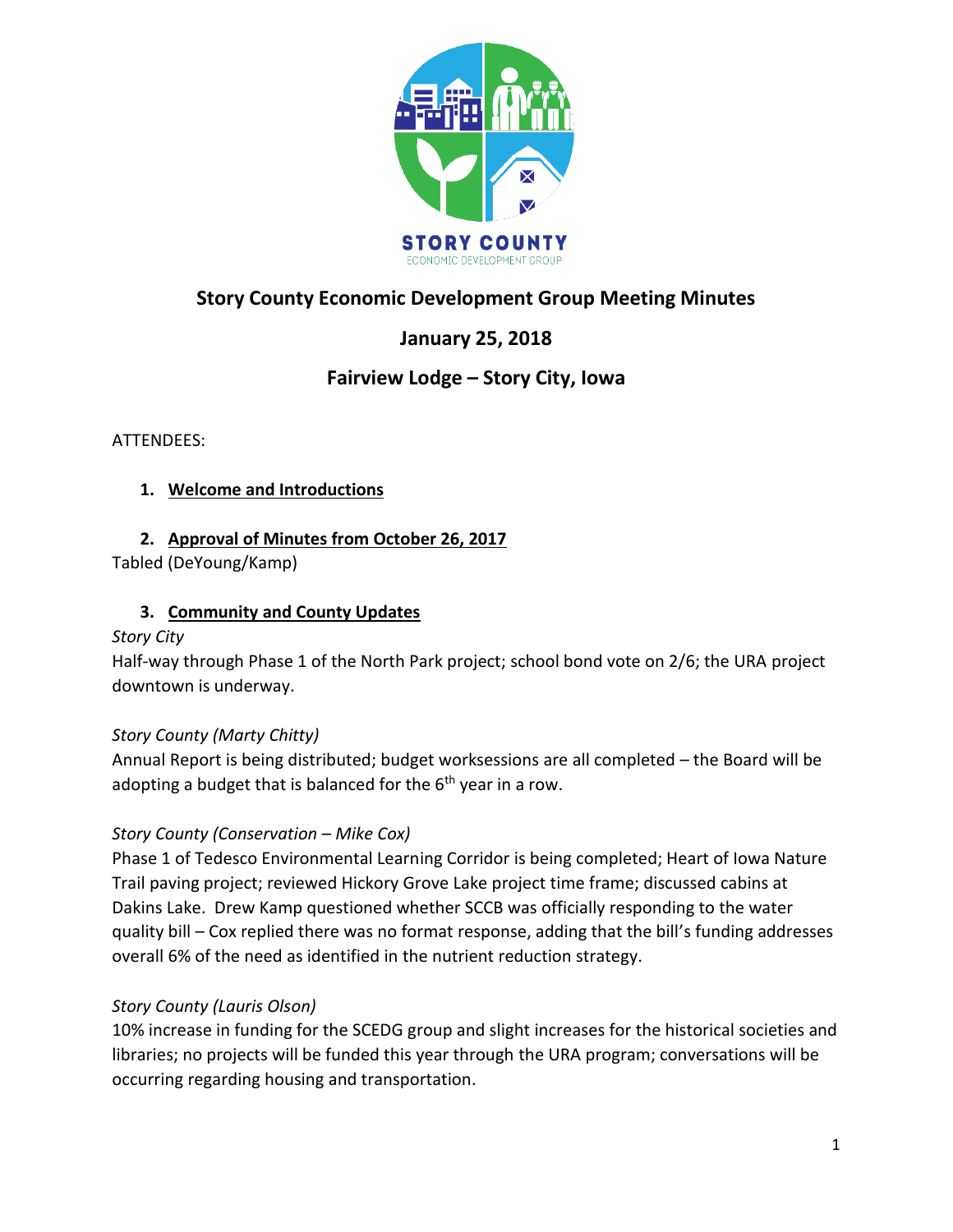#### *Gilbert*

Ames High students helping with marketing materials, including a brochure and video; overview of lagoon improvements and SRF sponsored project, looking at a stormwater project through town.

### *Roland*

Finished lift station and looking at the lagoon; discussions on new pool; moved city hall; doing one SRF sponsored project.

### *Ames*

Expansion at ISU Research Park well underway and excited by TELC – McFarland Clinic will be done this year; Healthy Lifestyle Center discussions are taking place; school referendums reviewed; and overview of east Ames annexation now known as Prairie View.

#### *Maxwell*

Working with a developer so working hard on planning for CIP/Comprehensive Plan/Urban Revitalization Plan.

## *Cambridge*

Sewer project costs discussed; services have moved into the Community Building (except library).

#### *Huxley*

Received CIRPTA grant for HOINT paving; Prairie Meadows grant for courts; three new housing developments and two new businesses.

## *Collins*

New wellness center almost completed and business from Altoona coming.

## *Brenda Dryer (AEDC)*

Workforce initiatives are county-side and workinames.com is site to go to for openings countywide; internship program for summer open to any Story County employer; career fairs; Home Base Iowa initiatives underway; Story County Housing Trust fund – NOFA meeting on Tuesday at Nevada City Hall at 5:30 pm.

## *Zearing*

Applying for community catalysis grant for building on Main Street. Dealing with medical clinic issue. Restarted the Zearing Betterment committee started back up.

*Colo*